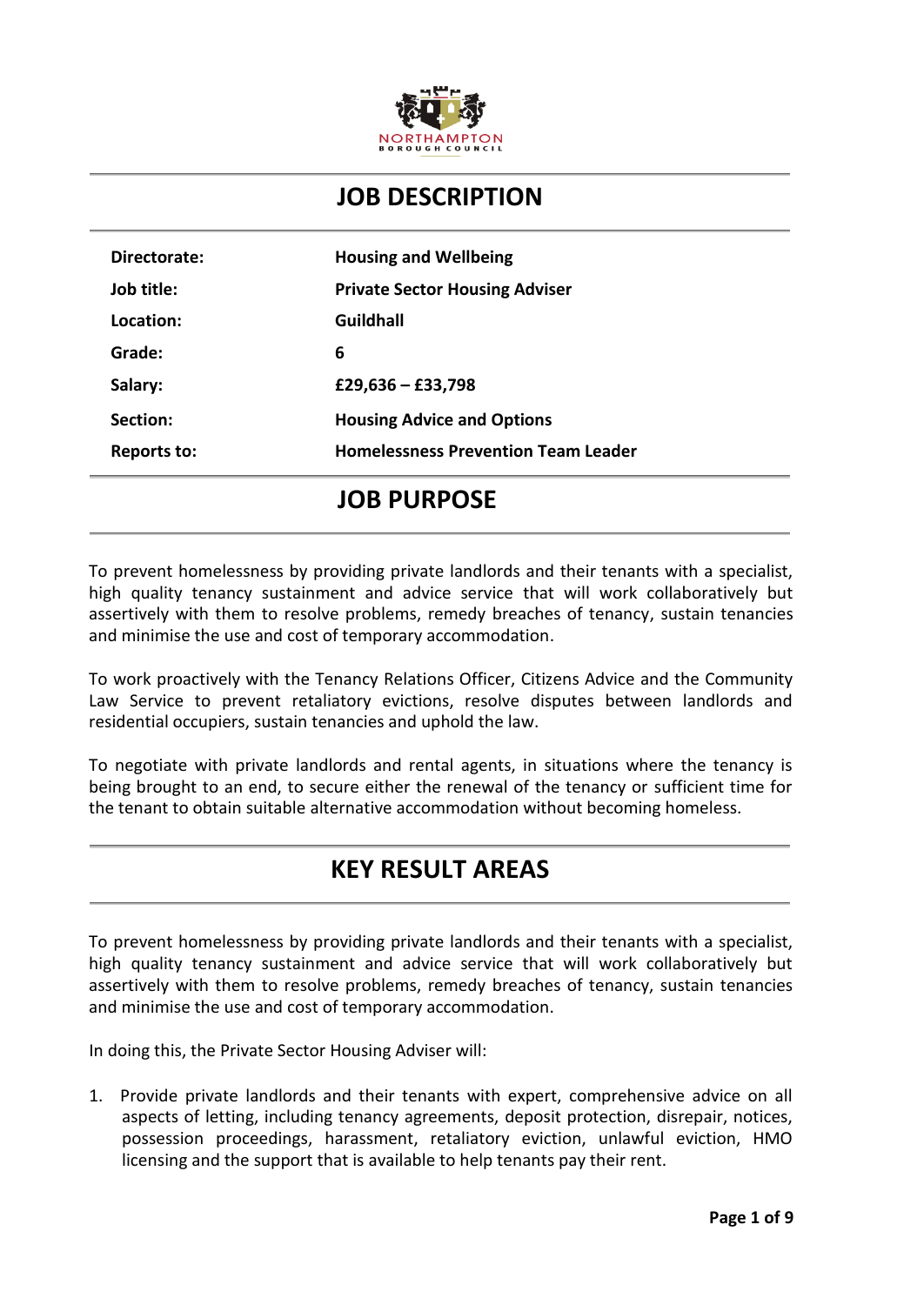- 2. Interview tenants who are having problems with their landlord or tenancy (or have been served with notice to leave their private rented accommodation) and provide them with comprehensive advice on their rights, their responsibilities, their options and what can be done to improve their situation and prevent them from becoming homeless.
- 3. Meet with landlords who are concerned about the behaviour of their tenant(s) and provide them with comprehensive advice on their rights, their responsibilities, their options and how the situation can be improved and the need for eviction removed.
- 4. Ensure that each customer has a comprehensive personalised housing plan that is kept under review and that, subject to the relevant permissions being given, the contents of the plan are shared with Children's Services and Adult Social Care.
- 5. Undertake home visits to confirm that the tenant is still residing in the property, assess the size and condition of the accommodation and its suitability for the tenant, and establish whether or not any complaints that have been made about the condition of the accommodation (by the landlord or tenant) are justified and need to be addressed.
- 6. Complete all casework and homelessness prevention and/or relief activity (including research and information gathering, record keeping, assessments, the development and ongoing review of personalised housing plans, and the timely production of notifications and decision letters) in accordance with Part 7 of the Housing Act 1996 (as amended), the Homelessness Reduction Act 2017, relevant guidance and case law, and the Council's policies and procedures.
- 7. Develop and maintain close working relations with a wide range of other services and organisations in order to facilitate the flow of information, encourage joint working and co-operation, achieve the prompt resolution of complex problems and ensure that, even when an input is required from a number of teams, service delivery is always well coordinated and the service user is kept fully informed of developments.
- 8. Ensure that all data entry and case recording is accurate and complete, and that it is undertaken within agreed timescales, in order to assist performance monitoring, the analysis of trends and the completion of internal and external returns, including the government's quarterly HCLIC return.
- 9. Work proactively with the Tenancy Relations Officer, Citizens Advice and the Community Law Service to prevent retaliatory evictions, resolve disputes between landlords and residential occupiers, sustain tenancies and uphold the law.
- 10. Meet, and negotiate with, private landlords and rental agents who are bringing a tenancy to an end, in order to secure either the renewal of the tenancy or, if this is not possible, sufficient time for the tenant to obtain alternative accommodation without becoming homeless or needing to move into temporary accommodation.
- 11. Make optimum use of the opportunities to prevent or relieve homelessness, including the use of the Homelessness Prevention Fund, Discretionary Housing Payments and the supply of private rented accommodation secured through the Social Lettings Agency.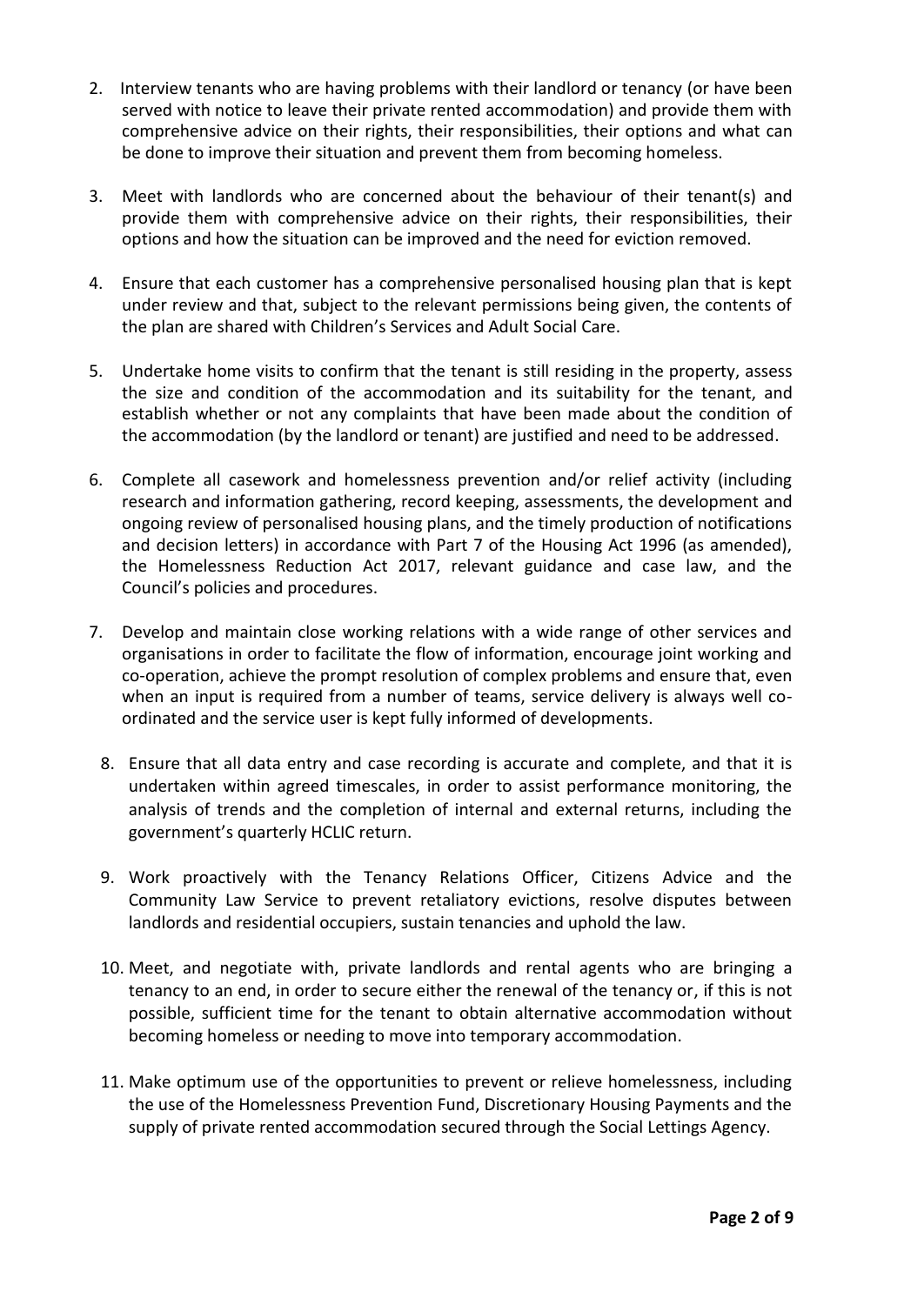- 12. Provide a professional, high quality tenancy sustainment casework service by analysing complex legal and financial information, researching and interpreting legislation and case law, negotiating with landlords and rental agents and, where necessary and appropriate, assisting the tenant's defence of possession proceedings in Court.
- 13. Ensure that an accurate, detailed record is kept of all interviews and the follow-up action taken (and that files are maintained to a high standard) in order to assist monitoring, decision-making and effective case management.
- 14. Meet regularly with the Homelessness Prevention Team Leader to review performance in order to ensure a consistently high standard of work and customer care, an equitable distribution of the workload and effective monitoring of performance against targets.
- 15. Provide tenants with comprehensive advice on their housing options, taking into account their overall financial situation, their needs and aspirations, their eligibility for assistance under the homelessness legislation, their priority on the Housing Register and whether or not they are able to sustain a tenancy in the private rented sector.
- 16. Work collaboratively with the Money Advice Team to address and resolve tenants' debt issues and facilitate the timely repayment of any rent arrears to prevent homelessness.
- 17. Maintain a good understanding of the Council's policies and procedures for safeguarding children, vulnerable adults and people affected by domestic violence, and alert Children's Services and/or Adult Social Care if it is suspected that a child or vulnerable adult might be being abused, neglected or harmed.
- 18. Actively consider new and innovative ways of doing things, recognising and promoting the positive benefits of change as a means of improving services and achieving goals.
- 19. Maintain an extensive, up-to-date, in-depth knowledge of relevant legislation, guidance and case law, and share learning with colleagues, in order to ensure that the Council meets its statutory obligations towards people who are homeless or threatened with homelessness, and that only those households for whom the Council has a duty are provided with accommodation.
- 20. Support, and contribute to, the co-ordination and integration of advice providers in the borough, and work collaboratively and proactively with private landlords and local advice and support providers to prevent homelessness and sustain tenancies.
- 21. Contribute positively to the development of new working practices and initiatives that help to prevent homelessness, increase the take-up of housing options and minimise the use and cost of temporary accommodation.
- 22. Support and promote Northampton's Homelessness Forum as a useful and effective way of co-ordinating advice and support services, improving liaison, encouraging multi agency working, identifying unmet needs and developing new services.
- 23. Represent the Council on a variety of forums and working parties for the purpose of exchanging information, improving joint working, developing strategy, delivering better outcomes for service users, and enhancing the reputation of the Council.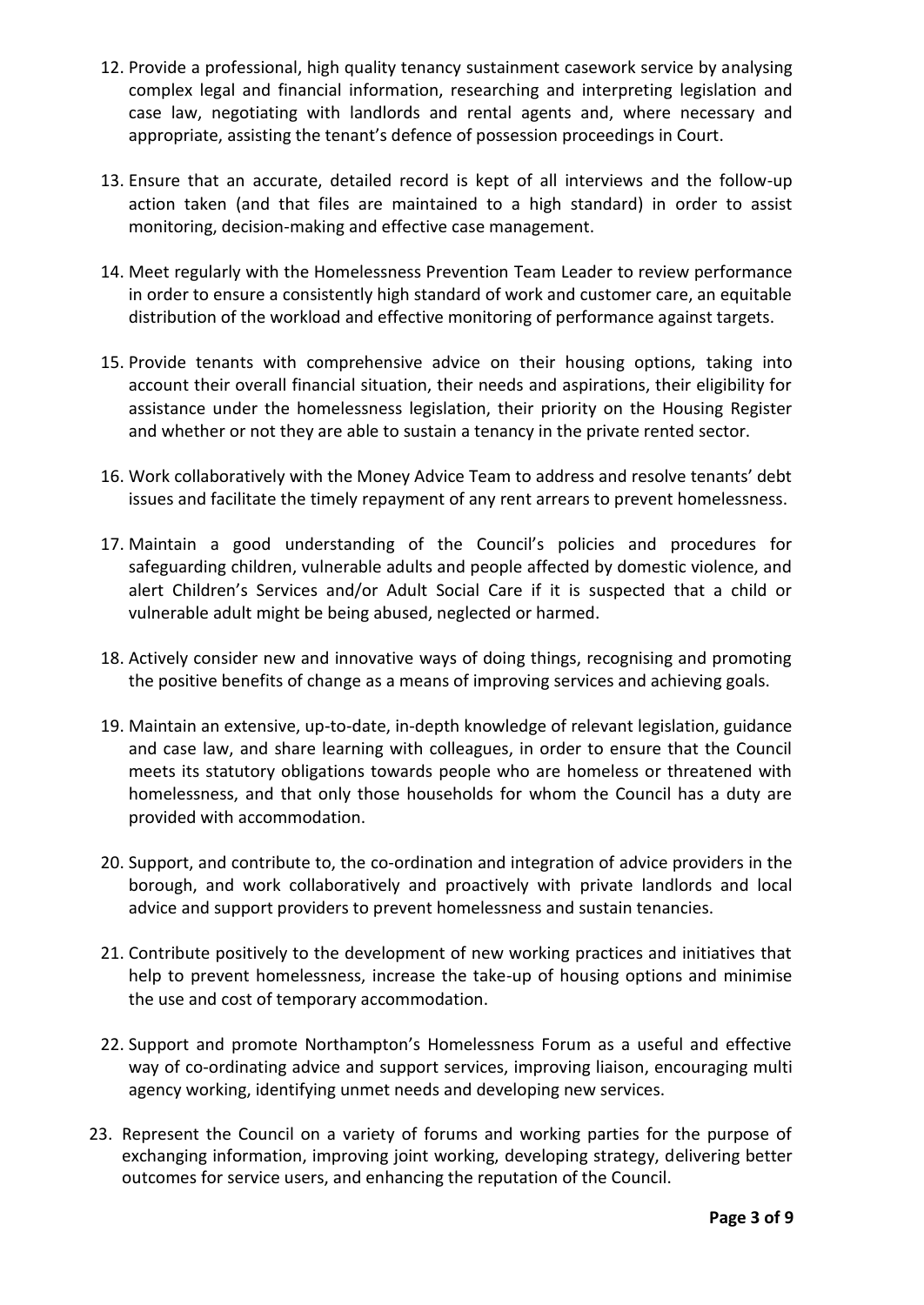- 24. Work proactively with colleagues and other stakeholders to increase efficiency, improve service delivery and value for money, encourage multi agency working, develop strategy and policy, and agree new and more innovative ways of working.
- 25. Ensure the accurate recording of data and information relating to the work of the Homelessness Prevention Team in order to assist the monitoring of performance, forecast future need for the service and implement agreed service improvements.
- 26. Support the investigation and analysis of customer complaints, and contribute to the drafting of responses to Freedom of Information requests and enquiries from Councillors and MPs, taking appropriate action to address procedural failings.
- 27. Work in a safe manner and contribute positively to the creation of a safe and healthy working environment, strictly in accordance with the Council's policies and procedures, to ensure compliance with health and safety requirements and legislation.
- 28. Maintain professional competence and keep abreast of developments through research and reading, and by attending relevant courses, meetings and supervision.
- 29. Create and maintain accurate records (using manual and computer systems) on all aspects of the service to ensure compliance with agreed reporting arrangements and provide management with the information it requires to monitor performance and service standards in accordance with Council policy and current legislation.
- 30. Perform any other duties (appropriate to the grading of the post) that are required by the Housing Advice & Options Manager in order to ensure the delivery of a high quality, responsive and caring Homelessness Prevention Service.

**Job descriptions will be subject to review and possible change on an annual basis subject to corporate and service plan priorities.**

## **PEOPLE AND RESOURCES**

The Private Sector Housing Adviser is not responsible for the management of any budgets or the supervision, management and direction of any employees.

#### **Other people both external and internal**

- (i) The Postholder will act on behalf of the Council (as an ambassador and/or negotiator, as appropriate) in relation to:
	- Other local authorities and public bodies including governmental organisations
	- Organisations representing private landlords, tenants and homeless people
	- Organisations representing carers and people with disabilities
	- Charities, social landlords, supported housing providers and other non-governmental organisations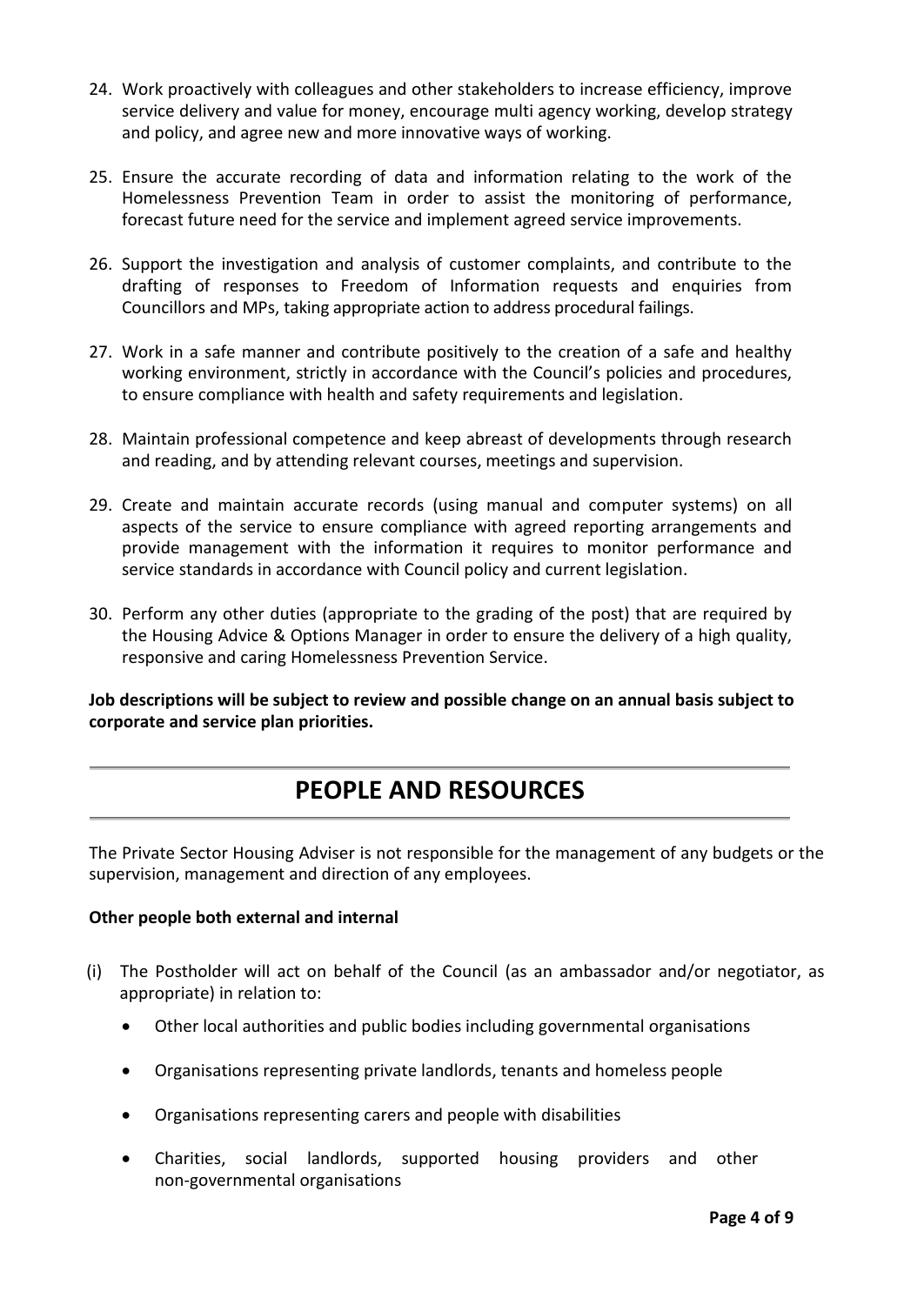- Other key stakeholder groups including local advice and support providers
- (ii) The Postholder will work with Councillors, managers and employees of the Council to meet the Council's aims and objectives.

# **CORPORATE RESPONSIBILITIES**

- To ensure that the services delivered by the Council are designed to meet the needs of Northampton's diverse customer base and are delivered to the highest possible standards.
- To make a positive corporate contribution, including contributing to corporate projects and initiatives which may cross cut service boundaries
- To work positively with partners in the best interests of Northampton promoting a "Team Northampton" approach.

## **DATA PROTECTION ACT / FREEDOM OF INFORMATION**

Working with manual and computerised systems, the Postholder will need to be fully aware, at all times, of their responsibilities under the General Data Protection Regulation 2016 and Data Protection Acts of 1998 & 2018 for the security, accuracy and relevance of personal data held on such systems, and to be conversant with the implications of the Freedom of Information Act. The Postholder will also be required to be fully aware of, and comply with, the Council's Data Quality procedures to ensure that all management information is accurate and fit for purpose.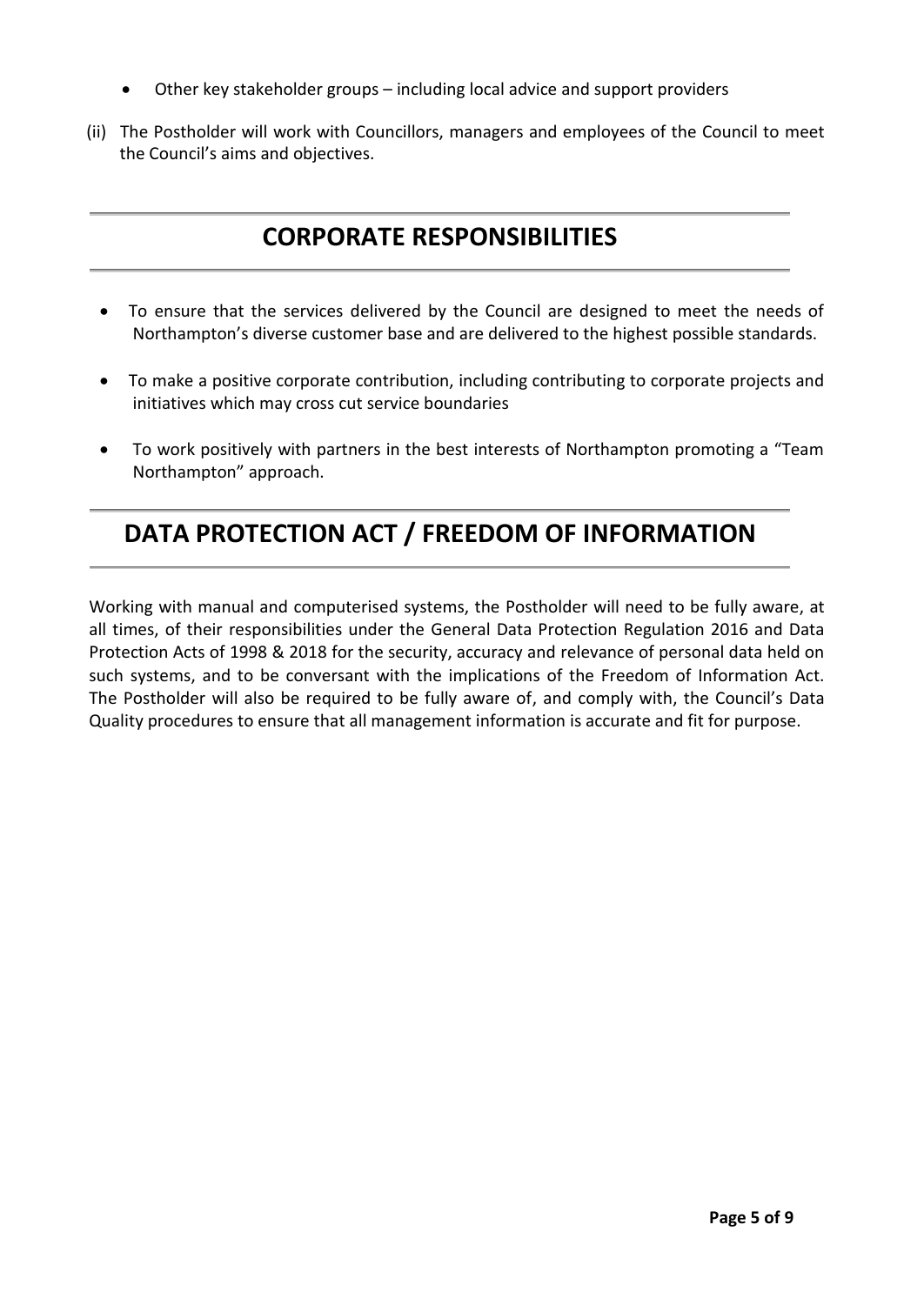## **PERSON SPECIFICATION**

|                                                                                                                                                                                                                |    | Essential/Desirable |                     | Methods of Assessment (Yes = Y) |           |       |  |
|----------------------------------------------------------------------------------------------------------------------------------------------------------------------------------------------------------------|----|---------------------|---------------------|---------------------------------|-----------|-------|--|
| <b>KNOWLEDGE</b>                                                                                                                                                                                               | E? | D?                  | Application<br>Form | References                      | Interview | Other |  |
| Sound understanding and awareness of housing and homelessness                                                                                                                                                  | E. |                     | Y                   |                                 | Y         |       |  |
| Extensive experience of providing comprehensive, in-depth housing advice on all<br>aspects of housing and delivering an efficient and effective casework service                                               | E. |                     | Y                   |                                 | Y         |       |  |
| In-depth knowledge of landlord and tenant law and the grounds and process for<br>recovering possession                                                                                                         | E  |                     | Y                   | Y                               | Υ         |       |  |
| In-depth knowledge of the homelessness legislation and guidance, and the<br>Homelessness Reduction Act 2017                                                                                                    | E  |                     | Y                   | Y                               | Y         |       |  |
| In-depth knowledge of the way in which Housing Benefit and Universal Credit is<br>calculated, who is eligible to receive them and what impact they can have on<br>tenants' ability to meet their rent payments | E  |                     | Y                   |                                 | Υ         |       |  |
| Proven success in preventing homelessness through imaginative problem-solving<br>and skilful negotiation with private landlords and rental agents                                                              | E. |                     | Y                   |                                 | Υ         |       |  |
| Experience of developing and sustaining effective working relationships, and<br>works successfully in partnership with other services and organisations                                                        | E  |                     | Y                   | Y                               | Y         |       |  |
| Experience of managing a range of complex tasks, with competing demands, and<br>successfully responding to changing circumstances and priorities                                                               | E. |                     | Y                   | Y                               | Υ         |       |  |
| Proven experience of successfully managing a large caseload, undertaking<br>research and meeting agreed standards and objectives                                                                               | E. |                     | Y                   |                                 | Υ         |       |  |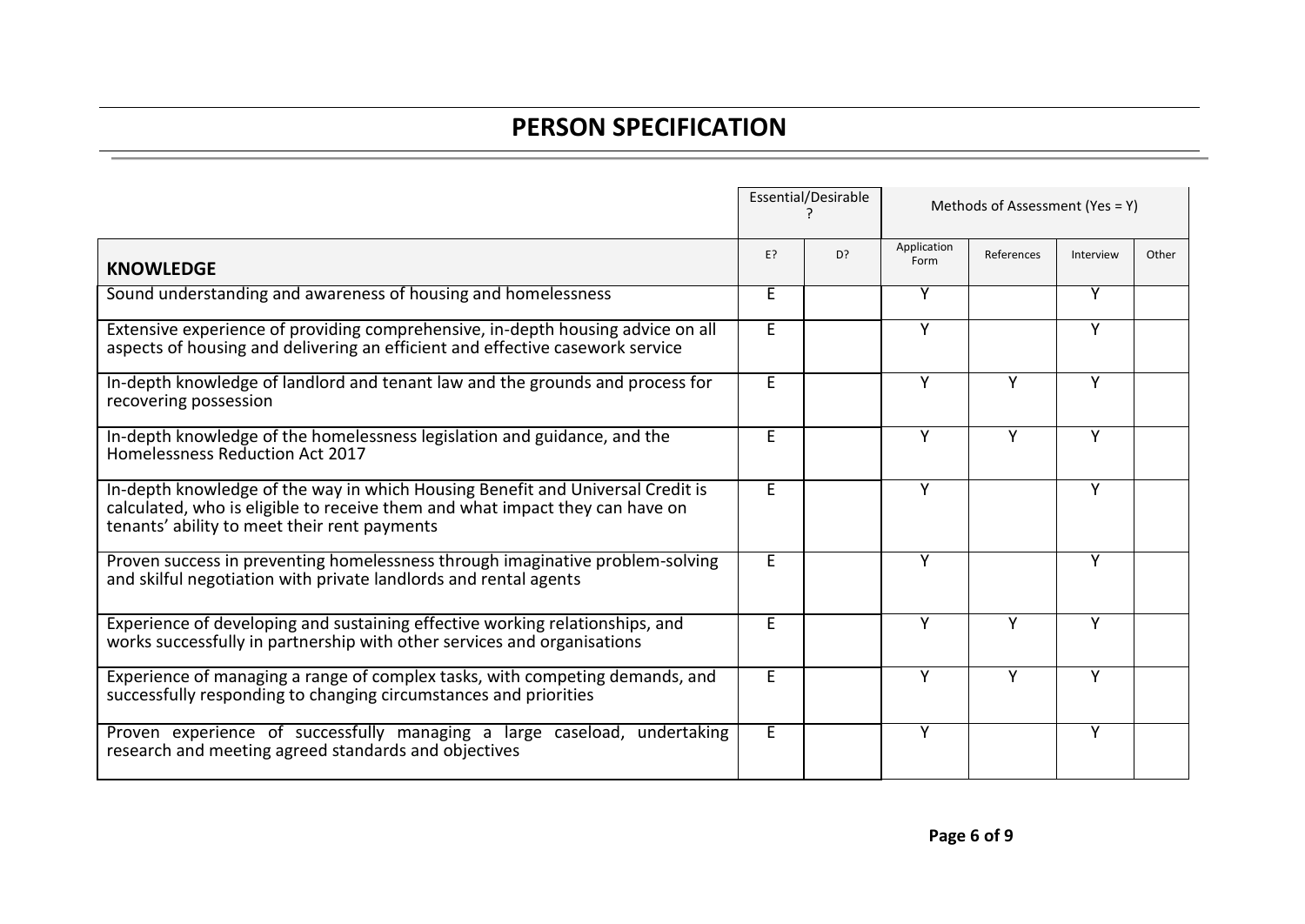| <b>KNOWLEDGE (continued)</b>                                                                                                                                       | E? | D? | Application<br>Form | References | Interview | Other |
|--------------------------------------------------------------------------------------------------------------------------------------------------------------------|----|----|---------------------|------------|-----------|-------|
| Experience of using IT applications, including Microsoft and specialist housing<br>and/or homelessness systems                                                     | E. |    | Y                   |            | Y         |       |
| An understanding of equality and diversity                                                                                                                         |    |    | Y                   |            | Y         |       |
| An understanding of the requirements of the General Data Protection Regulation                                                                                     | E. |    | Y                   |            | Y         |       |
| An understanding of the requirement to ensure accurate data entry into record<br>keeping systems for the purpose of producing statistical returns                  |    |    | Y                   |            | Υ         |       |
| <b>SKILLS</b>                                                                                                                                                      |    |    |                     |            |           |       |
| Good standard of literacy and numeracy                                                                                                                             | E  |    | Y                   |            |           | Y     |
| Effective team player with a proven ability to develop positive relationships with<br>colleagues, managers and other services and organisations                    | E. |    | Y                   | Y          | Y         |       |
| Excellent communication skills (verbal and written) and the ability to influence a<br>variety of audiences, including customers, landlords, lenders and the courts | E. |    | Y                   |            | Y         |       |
| Ability to interpret and explain complex legislation and guidance, to a variety of<br>audiences, and to make clear, consistent decisions.                          | E  |    | Y                   | Y          | Y         |       |
| Excellent negotiating and advocacy skills, and the drive and commitment to<br>achieve positive outcomes for customers                                              | E. |    | Y                   | Y          | Y         |       |
| An effective problem-solver with an organised and imaginative approach to work<br>and the ability to manage difficult situations                                   | E. |    | Y                   |            | Y         |       |
| Ability to work on own initiative and make clear, consistent decisions                                                                                             |    |    | Y                   | Y          | Y         |       |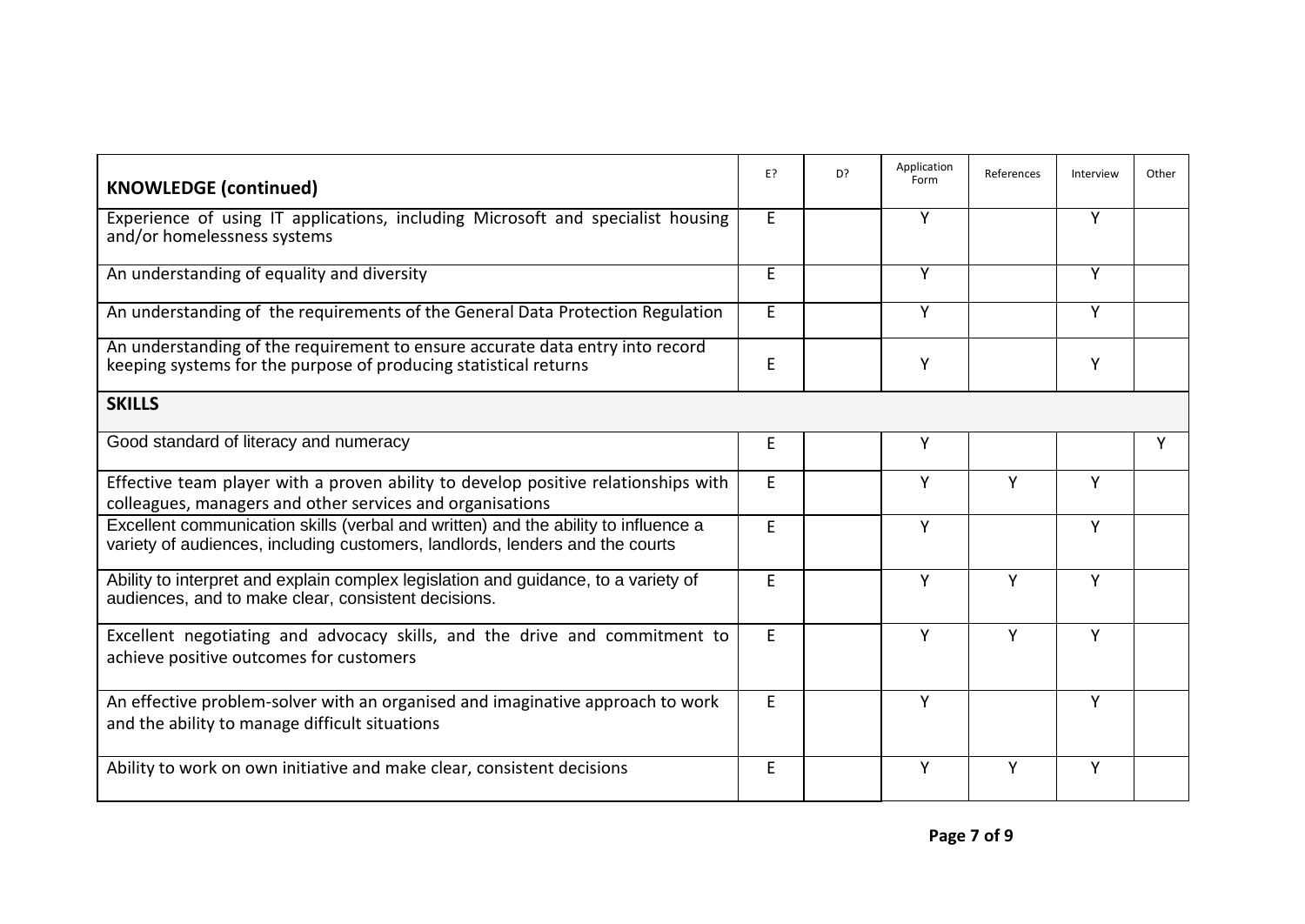| <b>SKILLS (continued)</b>                                                                                       | E? | D <sub>2</sub> | Application<br>Form | References | Interview | Other |
|-----------------------------------------------------------------------------------------------------------------|----|----------------|---------------------|------------|-----------|-------|
| Ability to work well under pressure, prioritise work and meet tight deadlines                                   | F  |                |                     |            | ٧         |       |
| Ability to look critically at existing practices, evaluate options and recommend<br>better ways of doing things | F  |                |                     |            | v         |       |
| Ability to provide service users with a range of options to suit their needs                                    | F  |                | ٧                   |            | v         |       |
| Ability to maintain accurate records and case files in electronic and paper format                              | E  |                |                     |            | v         |       |
| <b>ATTRIBUTES</b>                                                                                               |    |                |                     |            |           |       |
| A self-starter who is outcome focused and target driven                                                         | F  |                |                     |            |           |       |
| Full driving licence and access to own transport for work purposes                                              | E  |                | ν                   |            | ۷         |       |